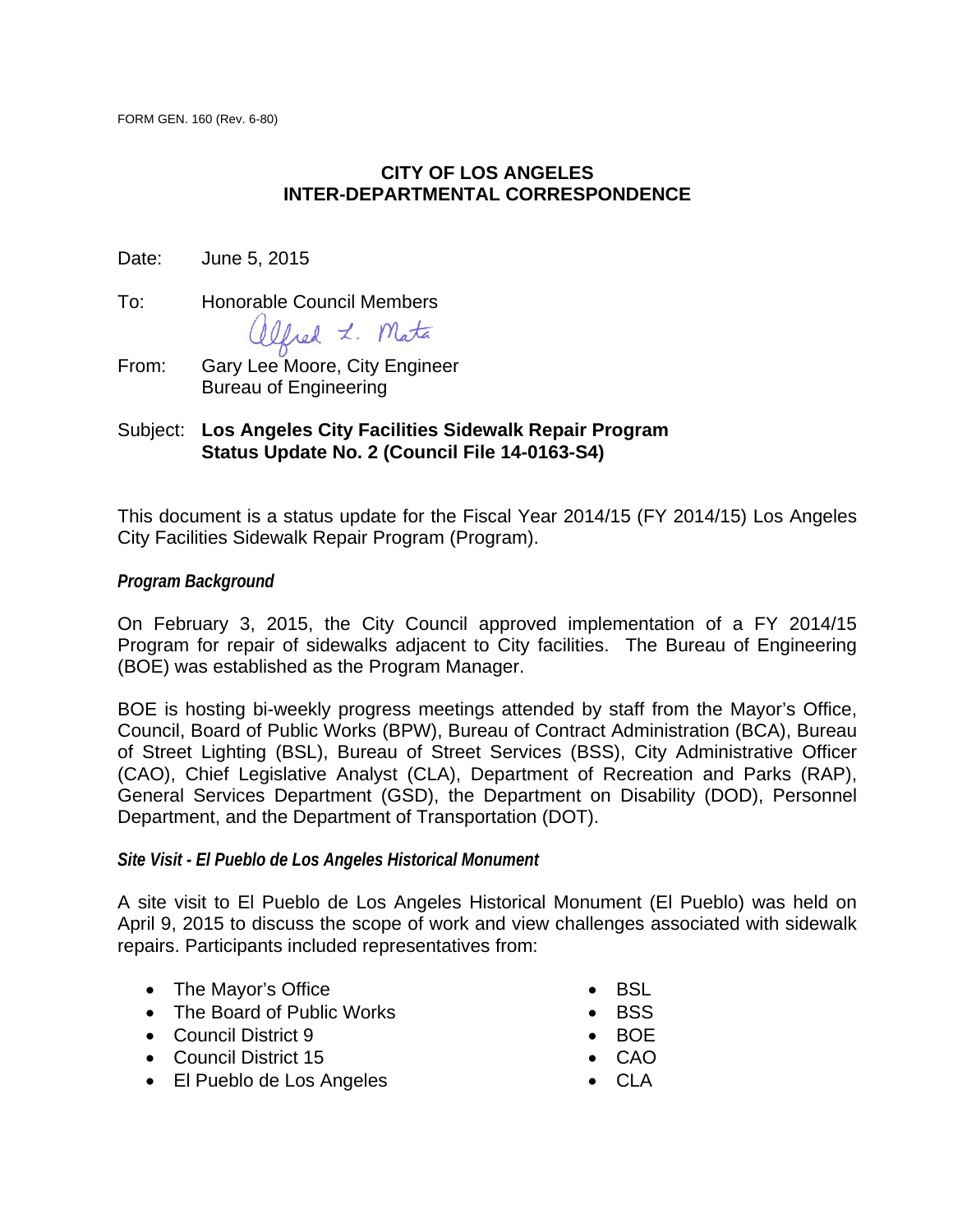Honorable Council Members June 5, 2015 Page 2

Participants walked from City Hall East to El Pueblo, then along Cesar Chavez Avenue, and back to City Hall East. Sidewalk repair challenges noted include matching decorative brick at the Los Angeles Mall, modification of tree wells and possibly relocating fencing along Cesar Chavez Avenue to provide space for ADA compliant sidewalk.

#### *Program Progress*

The following table is a summary of the program progress:

| Progress as of June 5, 2015               | <b>Totals</b> |
|-------------------------------------------|---------------|
| <b>Sites Assessed</b>                     | 252           |
| <b>Sites Requiring Repairs</b>            | 239           |
| <b>Sites Not Requiring Repairs</b>        | 13            |
| Sites with Notice to Proceed (NTP) Issued | 84            |
| <b>Estimated Construction Cost</b>        | \$5,656,576   |
| <b>Sites Completed Construction</b>       | 26            |
| <b>Cost for Completed Sites</b>           | \$1,840,230   |

The steps to prepare bid packages include:

- 1. Online Site Assessment via Google Maps/Google Earth
- 2. Physical Field Assessment to Identify the Scope of Work
- 3. Measuring the Quantity of Work to be Performed
- 4. Construction Paint Markings to Clearly Delineate Scope of Work
- 5. Group Sites in Need of Repair by Geographic Area
- 6. Prepare Engineers Construction Cost Estimate
- 7. Issue Notice for Bid

BOE will continue assessment and repairs at City facility sites and report back to Council regarding the progress made.

Attachment – Listing of Sidewalk Repair Program City Facility Sites

CC: Greg Good, Office of the Mayor Ted Bardacke, Office of the Mayor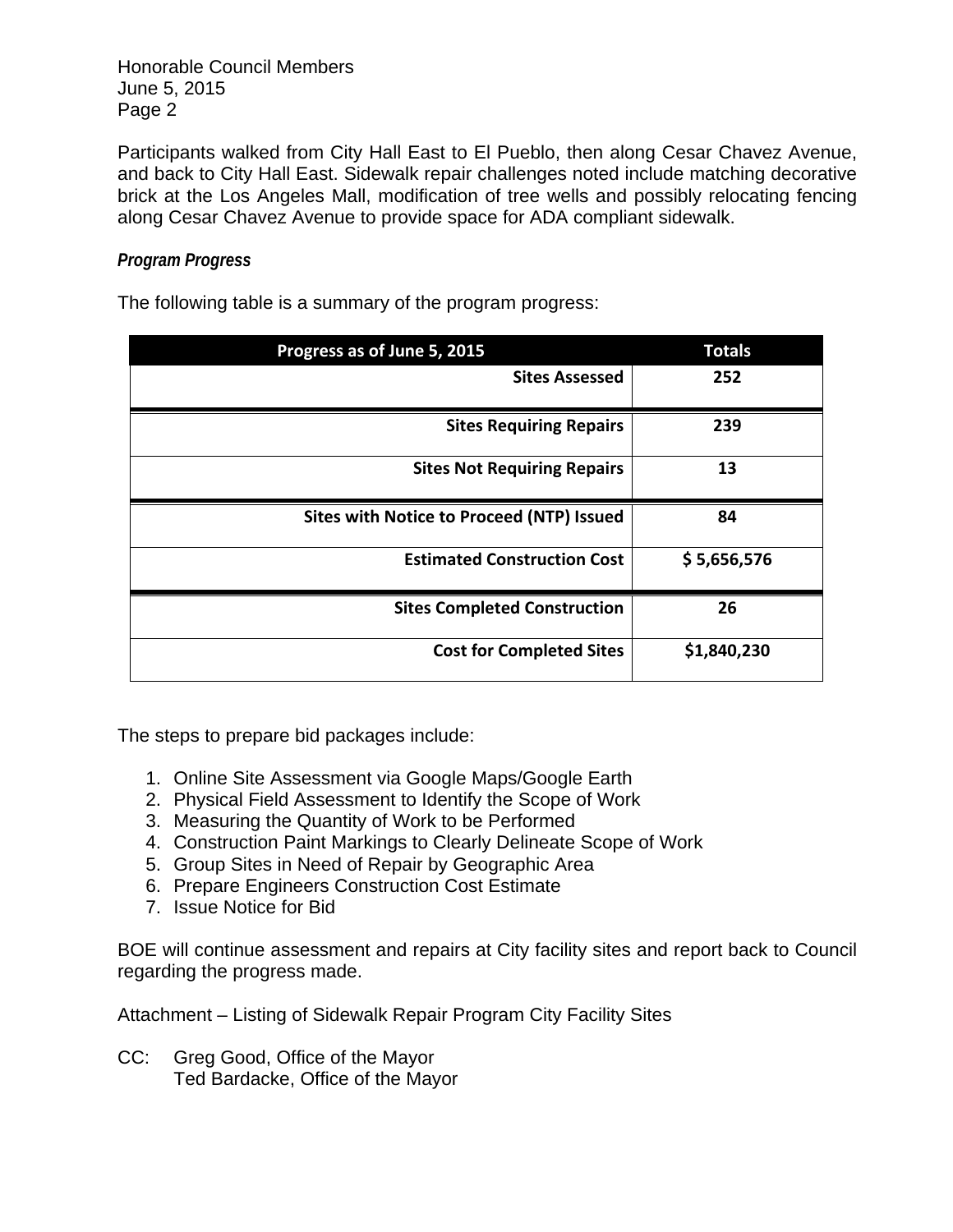Honorable Council Members June 5, 2015 Page 3

> Kevin James, BPW Matt Szabo, BPW Miguel A. Santana, CAO Sharon M. Tso, CLA Ed Ebrahimian, BSL Wendy Macy, Personnel Paul Racs, BPW Office of Community Beautification John L. Reamer, BCA Seleta J. Reynolds, DOT Tony M. Royster, GSD Nazario Sauceda, BSS Michael Shull, RAP Stephen Simon, DOD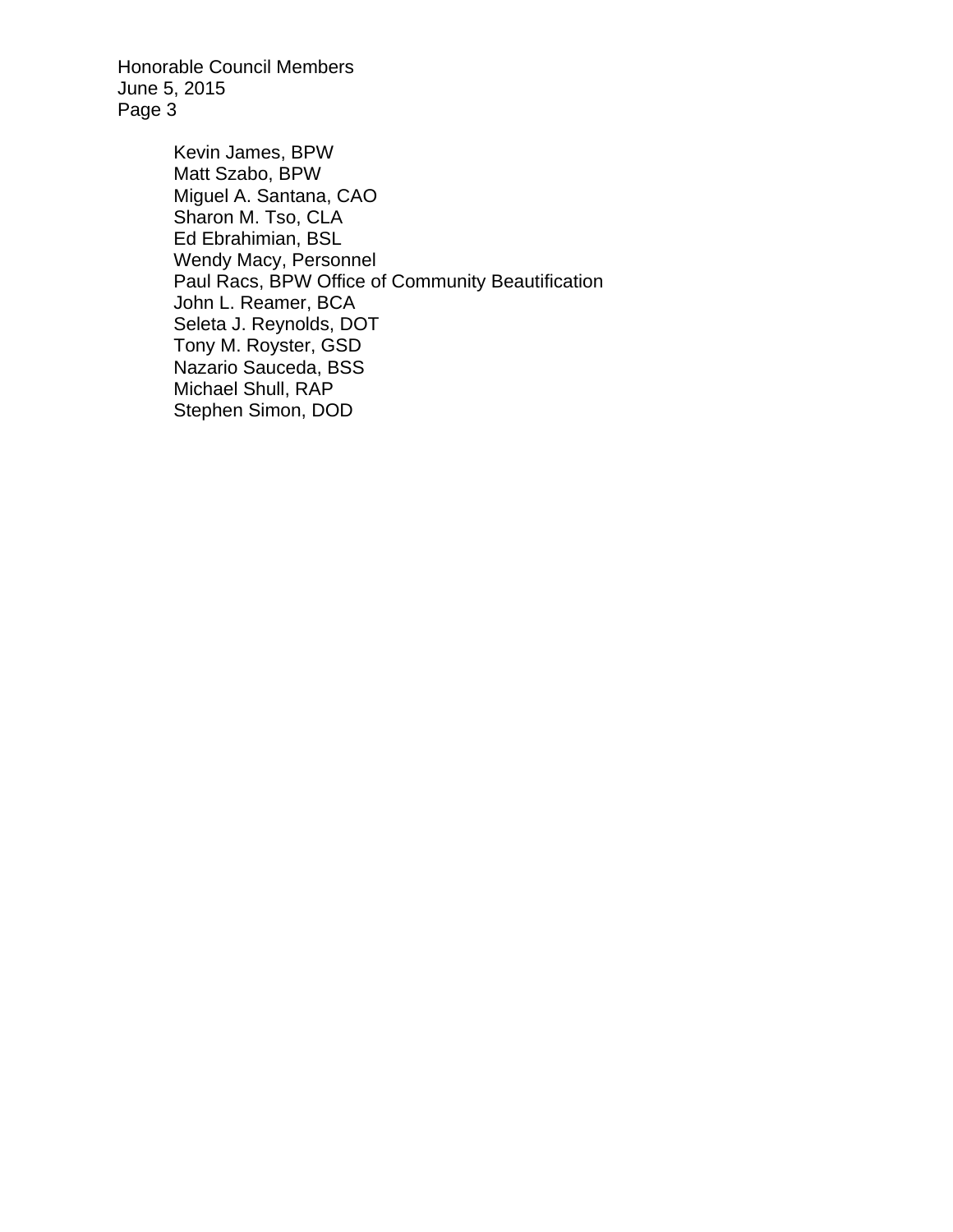

**252 Sites**



| CD No.         | Site No.        | <b>Site Name</b>                                        | Type                    | Inspected                    | <b>Repairs Requried</b> |              | <b>Notice to Proceed (NTP)</b> | Construction |
|----------------|-----------------|---------------------------------------------------------|-------------------------|------------------------------|-------------------------|--------------|--------------------------------|--------------|
|                |                 |                                                         |                         |                              |                         |              | <b>Issued</b>                  | Completed    |
|                |                 |                                                         |                         | $\checkmark$                 | Y<br>✓                  | $\mathbf N$  |                                |              |
| 1              | 36              | Pico Union - Library                                    | Library                 |                              |                         |              | 4.29.2015                      |              |
| $\mathbf{1}$   | 37              | Frida Kahlo Theatre                                     | <b>Cultural Affairs</b> | $\checkmark$<br>$\checkmark$ | ✓<br>$\checkmark$       |              | 4.29.2015                      |              |
| $\mathbf{1}$   | $\overline{38}$ | Arroyo Seco Park                                        | Parks and Rec           |                              |                         |              | 6.5.2015                       |              |
| $\mathbf{1}$   | 42              | <b>Cypress Rec</b>                                      | Parks and Rec           | $\checkmark$                 | $\checkmark$            |              |                                |              |
| $\mathbf{1}$   | 48              | St. Barnabas Multipurpose Senior Center                 | Aging                   | $\checkmark$                 | ✓                       |              | 3.11.2015                      | Yes          |
| $\mathbf{1}$   | 60              | <b>MacArthur Park</b>                                   | Parks and Rec           | $\checkmark$                 | ✓                       |              | 2.10.2015                      |              |
| $\mathbf{1}$   | 78              | Rampart LAPD                                            | LAPD                    | $\checkmark$                 | ✓                       |              | 3.11.2015                      | Yes          |
| $\mathbf{1}$   | 79              | Deb's Park                                              | Parks and Rec           | $\checkmark$                 | $\checkmark$            |              |                                |              |
| $\mathbf{1}$   | 80              | Echo Deep Pool                                          | Parks and Rec           | $\checkmark$                 | $\checkmark$            |              |                                |              |
| $\mathbf{1}$   | 81              | <b>Elysian Valley Recreation Center</b>                 | Parks and Rec           | $\checkmark$                 | $\checkmark$            |              |                                |              |
| $\mathbf{1}$   | 82              | <b>Elysian Park</b>                                     | Parks and Rec           | $\checkmark$                 | $\checkmark$            |              |                                |              |
| $\mathbf{1}$   | 83              | <b>Everret Park</b>                                     | Parks and Rec           | $\checkmark$                 | $\checkmark$            |              | 3.24.2015                      |              |
| $\mathbf{1}$   | 84              | <b>Glassell Park Recreation Center and Youth Center</b> | Parks and Rec           | $\checkmark$                 | ✓                       |              |                                |              |
| $\mathbf{1}$   | 86              | Highland Sr. Center                                     | Parks and Rec           | $\checkmark$                 | ✓                       |              | 6.5.2015                       |              |
| $\mathbf{1}$   | 87              | <b>Hoover Recreation Center</b>                         | Parks and Rec           | $\checkmark$                 | $\checkmark$            |              |                                |              |
| $\mathbf{1}$   | 88              | Lincoln Heights Recreation Center                       | Parks and Rec           | $\checkmark$                 | $\checkmark$            |              | 6.5.2015                       |              |
| $\mathbf{1}$   | 89              | <b>Montecito Recreation Center</b>                      | Parks and Rec           | $\checkmark$                 | $\checkmark$            |              |                                |              |
| $\mathbf{1}$   | 90              | Normandie Park & Recreation Center                      | Parks and Rec           | $\checkmark$                 | ✓                       |              | 4.29.2015                      |              |
| $\mathbf{1}$   | 91              | Ramona Hall                                             | Parks and Rec           | $\checkmark$                 | ✓                       |              |                                |              |
| $\mathbf{1}$   | 92              | <b>Sycamore Grove Park</b>                              | Parks and Rec           | $\checkmark$                 | $\checkmark$            |              |                                |              |
| $\mathbf{1}$   | 227             | Battalion 2 - Fire Station 1                            | <b>Fire Station</b>     | $\checkmark$                 | $\checkmark$            |              | 6.5.2015                       |              |
| $\mathbf{1}$   | 230             | Battalion 2 - Fire Station 44                           | <b>Fire Station</b>     | $\checkmark$                 |                         | $\checkmark$ |                                |              |
| $\mathbf{1}$   | 237             | Battalion 11 - Fire Station 11                          | <b>Fire Station</b>     | $\checkmark$                 | $\checkmark$            |              | 6.5.2015                       |              |
| $\mathbf{1}$   | 248             | El Parque De Mexico                                     | Parks and Rec           | $\checkmark$                 | $\checkmark$            |              |                                |              |
| $\mathbf{1}$   | 249             | Lincoln Heights Senior Center                           | Aging                   | $\checkmark$                 | $\checkmark$            |              |                                |              |
| $\mathbf{1}$   | 250             | Montecito Heights Senior Center                         | Aging                   | $\checkmark$                 | $\checkmark$            |              |                                |              |
| $\mathbf{1}$   | 251             | Echo Park Community Center                              | Parks and Rec           | $\checkmark$                 | $\checkmark$            |              |                                |              |
| $\mathbf{1}$   | 252             | <b>Lummis Home-El Alisal</b>                            | <b>Historic</b>         | $\checkmark$                 | $\checkmark$            |              |                                |              |
| $\overline{2}$ | 16              | North Hollywood Library                                 | Library                 | $\checkmark$                 |                         | $\checkmark$ |                                |              |
| $\overline{2}$ | 49              | Studio City - Library                                   | Library                 | $\checkmark$                 | $\checkmark$            |              | 4.29.2015                      |              |
| $\overline{2}$ | 61              | Valley Glen Community Park                              | Parks and Rec           | $\checkmark$                 | $\checkmark$            |              | 2.10.2015                      |              |
| $\overline{2}$ | 93              | <b>Hartland Mini Park</b>                               | Parks and Rec           | $\checkmark$                 | $\checkmark$            |              | 4.29.2015                      |              |
| $\overline{2}$ | 94              | Moorepark                                               | Parks and Rec           | $\checkmark$                 | $\checkmark$            |              | 4.29.2015                      |              |
| $\overline{2}$ | 95              | <b>Studio City Recreation Center</b>                    | Parks and Rec           | $\checkmark$                 | ✓                       |              | 4.29.2015                      |              |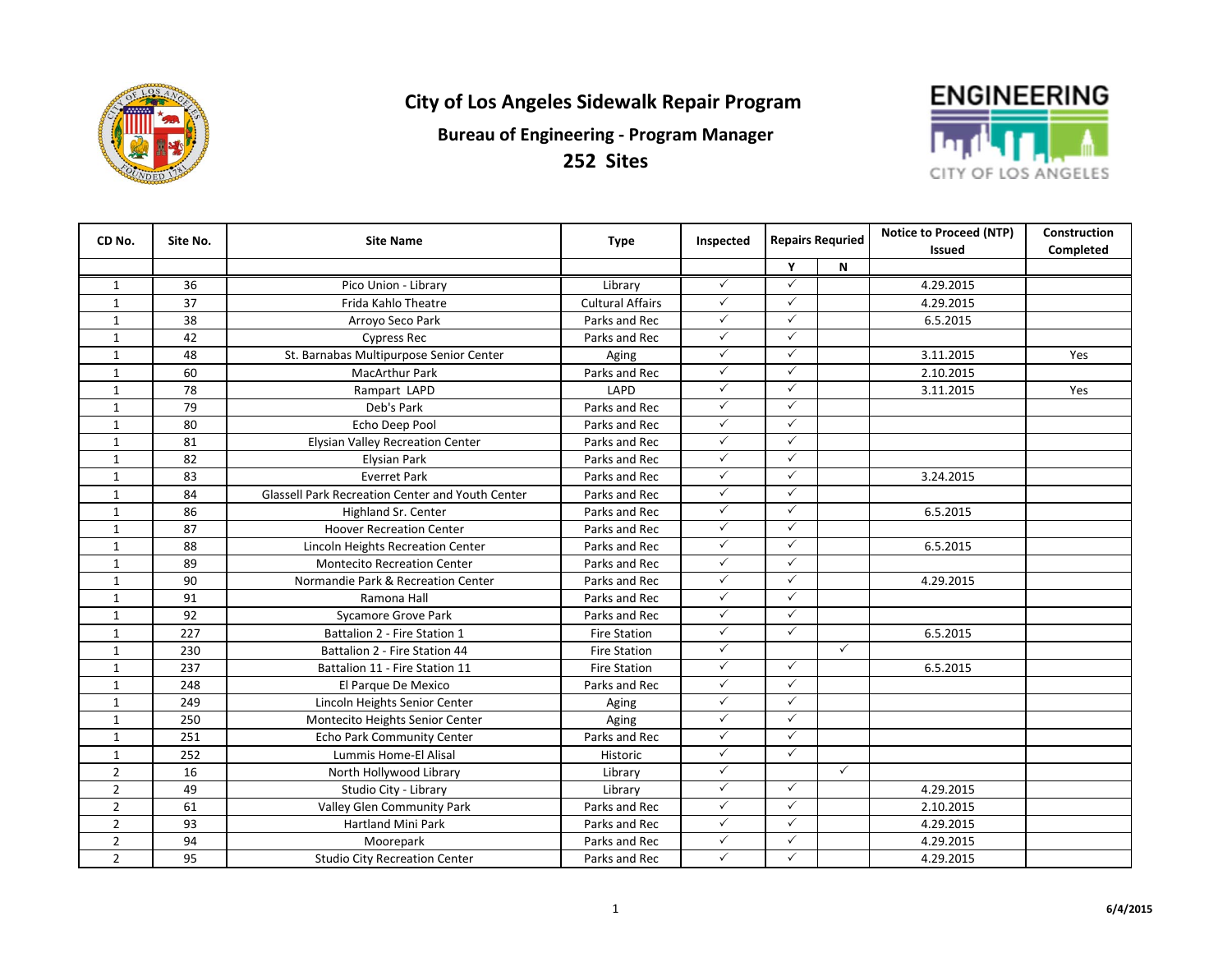

**252 Sites**



| CD No.         | Site No. | <b>Site Name</b>                        | <b>Type</b>         | Inspected    | <b>Repairs Requried</b> |              | <b>Notice to Proceed (NTP)</b><br><b>Issued</b> | <b>Construction</b><br>Completed |
|----------------|----------|-----------------------------------------|---------------------|--------------|-------------------------|--------------|-------------------------------------------------|----------------------------------|
|                |          |                                         |                     |              | Y                       | N            |                                                 |                                  |
| $\overline{2}$ | 96       | Tiara St. Park                          | Parks and Rec       | $\checkmark$ | $\checkmark$            |              |                                                 |                                  |
| $\overline{2}$ | 97       | Tujunga Greenbelt Park                  | Parks and Rec       | $\checkmark$ | $\checkmark$            |              | 4.29.2015                                       |                                  |
| $\overline{2}$ | 98       | Valley Plaza Recreation Center          | Parks and Rec       | $\checkmark$ | $\checkmark$            |              |                                                 |                                  |
| $\overline{2}$ | 99       | Woodbridge Park                         | Parks and Rec       | $\checkmark$ | $\checkmark$            |              | 4.29.2015                                       | Yes                              |
| 3              | 30       | Canoga Park - Library                   | Library             | $\checkmark$ |                         | $\checkmark$ |                                                 |                                  |
| 3              | 31       | West Valley Library                     | Library             | $\checkmark$ | $\checkmark$            |              |                                                 |                                  |
| 3              | 62       | Reseda Park & Recreation Center         | Parks and Rec       | $\checkmark$ | $\checkmark$            |              | 2.10.2015                                       | Yes                              |
| 3              | 63       | <b>Tarzana Recreation Center</b>        | Parks and Rec       | $\checkmark$ | $\checkmark$            |              | 2.10.2015                                       | Yes                              |
| 3              | 100      | Lanark Park                             | Parks and Rec       | $\checkmark$ | $\checkmark$            |              |                                                 |                                  |
| 3              | 101      | Parthenia Park                          | Parks and Rec       | $\checkmark$ | $\checkmark$            |              |                                                 |                                  |
| 3              | 102      | <b>Warner Park</b>                      | Parks and Rec       | $\checkmark$ | $\checkmark$            |              |                                                 |                                  |
| 3              | 103      | <b>Winnetka Recreation Center</b>       | Parks and Rec       | $\checkmark$ | $\checkmark$            |              | 4.13.2015                                       | Yes                              |
| 3              | 104      | Woodland Hills Recreation Center        | Parks and Rec       | $\checkmark$ | $\checkmark$            |              |                                                 |                                  |
| 3              | 216      | Battalion 17 - Fire Station 84          | <b>Fire Station</b> | $\checkmark$ | $\checkmark$            |              |                                                 |                                  |
| 3              | 217      | Battalion 17 - Fire Station 93          | <b>Fire Station</b> | $\checkmark$ | $\checkmark$            |              |                                                 |                                  |
| 3              | 218      | Battalion 17 - Fire Station 104         | <b>Fire Station</b> | $\checkmark$ | $\checkmark$            |              | 4.13.2015                                       | Yes                              |
| 3              | 219      | Battalion 17 - Fire Station 105         | <b>Fire Station</b> | $\checkmark$ | $\checkmark$            |              |                                                 |                                  |
| 4              | 9        | Sherman Oaks Library                    | Library             | $\checkmark$ | $\checkmark$            |              | 4.29.2015                                       |                                  |
| 4              | 12       | Los Feliz Library                       | Library             | $\checkmark$ | $\checkmark$            |              |                                                 |                                  |
| $\sqrt{4}$     | 32       | De Longpre Park                         | Parks and Rec       | $\checkmark$ | $\checkmark$            |              | 4.29.2015                                       |                                  |
| 4              | 33       | El Paseo De Cahuenga Park               | Parks and Rec       | $\checkmark$ | $\checkmark$            |              | 4.29.2015                                       | Yes                              |
| 4              | 74       | Hollywood LAPD                          | LAPD                | $\checkmark$ | $\checkmark$            |              |                                                 |                                  |
| 4              | 105      | Entrance of Los Feliz and River         | Parks and Rec       | $\checkmark$ | $\checkmark$            |              |                                                 |                                  |
| 4              | 106      | Friendship Auditorium                   | Parks and Rec       | $\checkmark$ | $\checkmark$            |              |                                                 |                                  |
| 4              | 107      | Griffith Park Adult Community Center    | Parks and Rec       | $\checkmark$ | $\checkmark$            |              |                                                 |                                  |
| $\overline{4}$ | 108      | <b>Griffith Recreation Center</b>       | Parks and Rec       | $\checkmark$ | $\checkmark$            |              |                                                 |                                  |
| $\overline{4}$ | 109      | LA Shares                               | Parks and Rec       | $\checkmark$ | $\checkmark$            |              |                                                 |                                  |
| $\overline{4}$ | 111      | Van Nuys Sherman Oaks War Memorial Park | Parks and Rec       | $\checkmark$ | $\checkmark$            |              | 3.11.2015                                       |                                  |
| $\overline{4}$ | 112      | <b>Wattles Park</b>                     | Parks and Rec       | $\checkmark$ | $\checkmark$            |              |                                                 |                                  |
| 4              | 198      | Battalion 5 - Fire Station 27           | <b>Fire Station</b> | $\checkmark$ | $\checkmark$            |              |                                                 |                                  |
| $\overline{4}$ | 199      | Battalion 5 - Fire Station 35           | <b>Fire Station</b> | $\checkmark$ | $\checkmark$            |              |                                                 |                                  |
| 4              | 201      | Battalion 5 - Fire Station 76           | <b>Fire Station</b> | $\checkmark$ | $\checkmark$            |              |                                                 |                                  |
| $\overline{4}$ | 206      | Battalion 10 - Fire Station 88          | <b>Fire Station</b> | $\checkmark$ | $\checkmark$            |              |                                                 |                                  |
| $\overline{4}$ | 211      | Battalion 14 - Fire Station 86          | <b>Fire Station</b> | $\checkmark$ | $\checkmark$            |              |                                                 |                                  |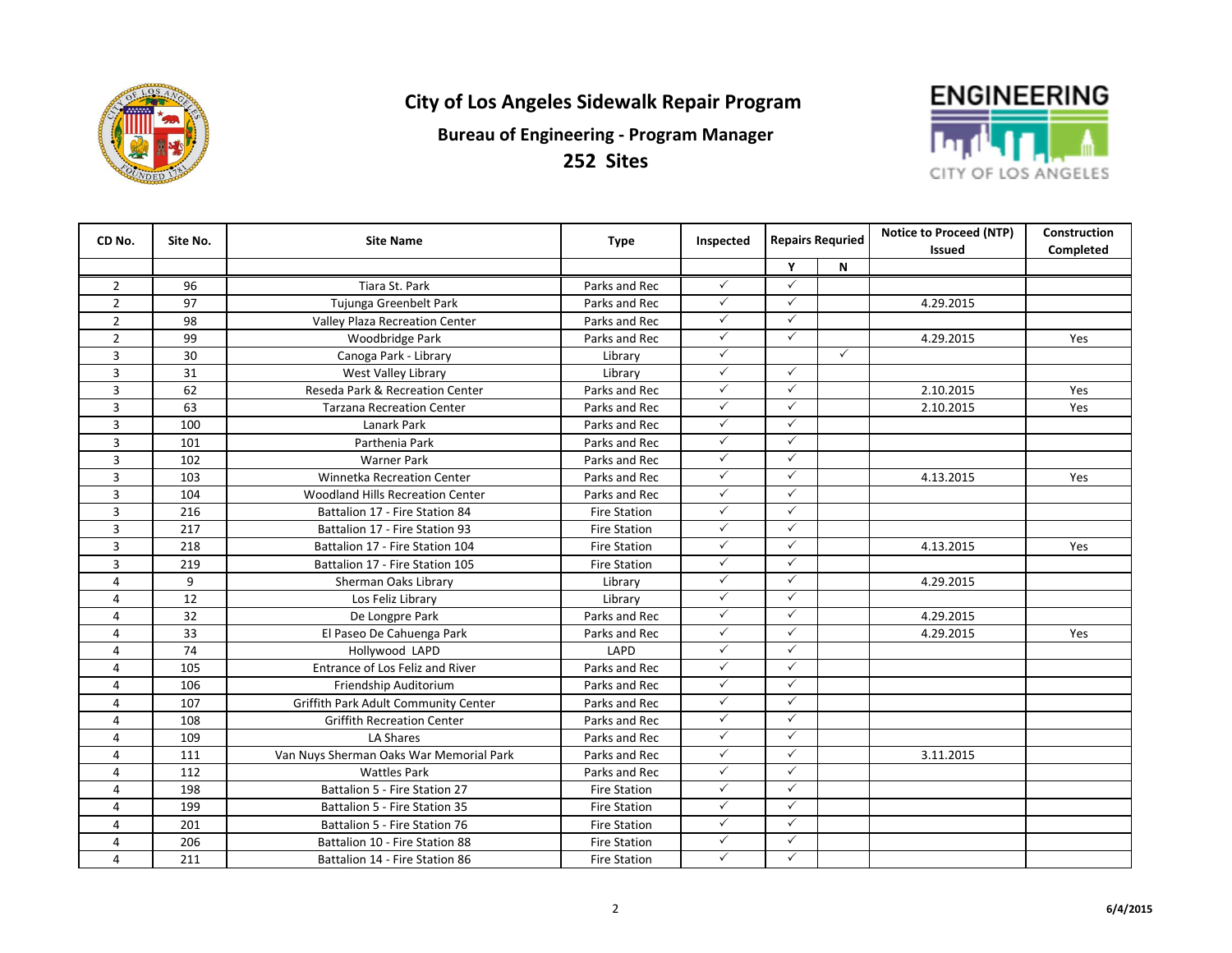



| CD No.         | Site No. | <b>Site Name</b>                                     |                     | <b>Type</b><br>Inspected | <b>Repairs Requried</b> |              |           |           | <b>Notice to Proceed (NTP)</b> | Construction |
|----------------|----------|------------------------------------------------------|---------------------|--------------------------|-------------------------|--------------|-----------|-----------|--------------------------------|--------------|
|                |          |                                                      |                     |                          |                         |              | Issued    | Completed |                                |              |
|                |          |                                                      |                     |                          | Υ                       | N            |           |           |                                |              |
| 4              | 212      | Battalion 14 - Fire Station 102                      | <b>Fire Station</b> | ✓                        | ✓                       |              |           |           |                                |              |
| 4              | 239      | Battalion 11 - Fire Station 29                       | <b>Fire Station</b> | $\checkmark$             | $\checkmark$            |              |           |           |                                |              |
| 5              | 5        | Robertson Library                                    | Library             | $\checkmark$             |                         | $\checkmark$ |           |           |                                |              |
| 5              | 34       | <b>Cheviot Hills Recreation Center</b>               | Parks and Rec       | $\checkmark$             | ✓                       |              |           |           |                                |              |
| 5              | 35       | <b>Encino Park</b>                                   | Parks and Rec       | $\checkmark$             | $\checkmark$            |              | 4.13.2015 | Yes       |                                |              |
| 5              | 113      | Libbit Park                                          | Parks and Rec       | $\checkmark$             | ✓                       |              |           |           |                                |              |
| 5              | 114      | Palms Park                                           | Parks and Rec       | $\checkmark$             | ✓                       |              | 4.13.2015 |           |                                |              |
| 5              | 115      | <b>Robertson Recreation Center</b>                   | Parks and Rec       | $\checkmark$             | $\checkmark$            |              |           |           |                                |              |
| 5              | 116      | Sepulveda Basin Recreation Area                      | Parks and Rec       | $\checkmark$             | $\checkmark$            |              |           |           |                                |              |
| 5              | 202      | Battalion 9 - Fire Station 37                        | <b>Fire Station</b> | $\checkmark$             |                         | $\checkmark$ |           |           |                                |              |
| 5              | 204      | Battalion 9 - Fire Station 71                        | <b>Fire Station</b> | $\checkmark$             | $\checkmark$            |              |           |           |                                |              |
| 5              | 244      | Battalion 18 - Fire Station 58                       | <b>Fire Station</b> | $\checkmark$             | $\checkmark$            |              |           |           |                                |              |
| 5              | 245      | Battalion 18 - Fire Station 61                       | <b>Fire Station</b> | $\checkmark$             | ✓                       |              |           |           |                                |              |
| 5              | 247      | Battalion 18 - Fire Station 92                       | <b>Fire Station</b> | $\checkmark$             |                         | $\checkmark$ |           |           |                                |              |
| 6              | 10       | Marvin Braude San Fernando Valley Constituent Center | GSD                 | $\checkmark$             | $\checkmark$            |              |           |           |                                |              |
| 6              | 117      | Balboa Park & Lake Balboa                            | Parks and Rec       | $\checkmark$             | $\checkmark$            |              |           |           |                                |              |
| 6              | 118      | Delano Park                                          | Parks and Rec       | $\checkmark$             | $\checkmark$            |              | 4.29.2015 | Yes       |                                |              |
| 6              | 119      | Fernangeles Park                                     | Parks and Rec       | $\checkmark$             | $\checkmark$            |              |           |           |                                |              |
| 6              | 120      | Louise Park                                          | Parks and Rec       | $\checkmark$             | $\checkmark$            |              |           |           |                                |              |
| 6              | 121      | Panorama Recreation Center                           | Parks and Rec       | $\checkmark$             | $\checkmark$            |              |           |           |                                |              |
| 6              | 122      | <b>Tobias Park</b>                                   | Parks and Rec       | $\checkmark$             | $\checkmark$            |              | 4.29.2015 | Yes       |                                |              |
| 6              | 205      | Battalion 10 - Fire Station 39                       | <b>Fire Station</b> | $\checkmark$             | $\checkmark$            |              |           |           |                                |              |
| $\overline{7}$ | 13       | Pacoima Neighborhood City Hall                       | GSD                 | $\checkmark$             |                         | $\checkmark$ |           |           |                                |              |
| $\overline{7}$ | 18       | Lake View Terrace Library                            | Library             | $\checkmark$             | $\checkmark$            |              |           |           |                                |              |
| $\overline{7}$ | 21       | Sunland-Tujunga Municipal Building                   | GSD                 | $\checkmark$             | $\checkmark$            |              |           |           |                                |              |
| $\overline{7}$ | 59       | Howard Finn Park                                     | Parks and Rec       | $\checkmark$             | ✓                       |              |           |           |                                |              |
| $\overline{7}$ | 64       | <b>Sylmar Recreation Center</b>                      | Parks and Rec       | $\checkmark$             | ✓                       |              | 2.10.2015 | Yes       |                                |              |
| $\overline{7}$ | 123      | David M. Gonzales Recreation Center                  | Parks and Rec       | $\checkmark$             | ✓                       |              |           |           |                                |              |
| $\overline{7}$ | 124      | Hubert H. Humphrey Memorial Recreation Center        | Parks and Rec       | $\checkmark$             | ✓                       |              |           |           |                                |              |
| $\overline{7}$ | 125      | Kagel Canyon Park                                    | Parks and Rec       | $\checkmark$             | ✓                       |              | 4.29.2015 | Yes       |                                |              |
| $\overline{7}$ | 126      | <b>Brand Park</b>                                    | Parks and Rec       | $\checkmark$             | ✓                       |              |           |           |                                |              |
| $\overline{7}$ | 127      | <b>Ritchie Valens</b>                                | Parks and Rec       | $\checkmark$             | $\checkmark$            |              |           |           |                                |              |
| $\overline{7}$ | 128      | Sepulveda Recreation Center                          | Parks and Rec       | $\checkmark$             | ✓                       |              |           |           |                                |              |
| $\overline{7}$ | 129      | <b>Stonehurst Park</b>                               | Parks and Rec       | $\checkmark$             | $\checkmark$            |              |           |           |                                |              |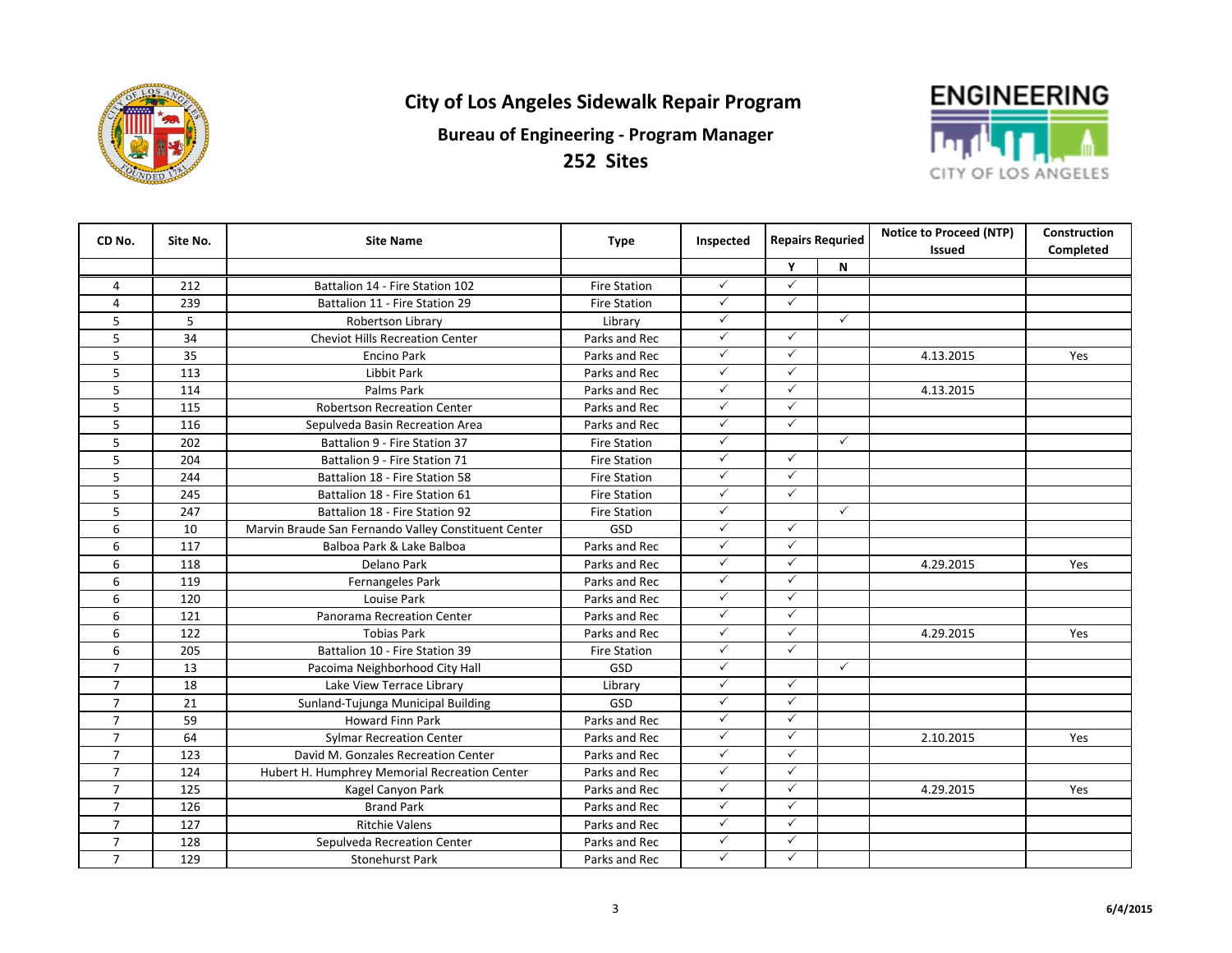



| CD No.         | Site No.       | <b>Site Name</b>                                | <b>Type</b>              | Inspected    | <b>Repairs Requried</b> |              | <b>Notice to Proceed (NTP)</b> | Construction |
|----------------|----------------|-------------------------------------------------|--------------------------|--------------|-------------------------|--------------|--------------------------------|--------------|
|                |                |                                                 |                          |              |                         |              |                                |              |
|                |                |                                                 |                          |              | Y                       | N            |                                |              |
| $\overline{7}$ | 130            | Sunland Park & Recreation Center                | Parks and Rec            | $\checkmark$ | ✓                       |              | 4.29.2015                      | Yes          |
| $\overline{7}$ | 207            | Battalion 12 - Fire Station 24                  | <b>Fire Station</b>      | $\checkmark$ | $\checkmark$            |              |                                |              |
| $\overline{7}$ | 208            | Battalion 12 - Fire Station 74                  | <b>Fire Station</b>      | $\checkmark$ | $\checkmark$            |              |                                |              |
| $\overline{7}$ | 209            | Battalion 12 - Fire Station 75                  | <b>Fire Station</b>      | $\checkmark$ | $\checkmark$            |              |                                |              |
| $\overline{7}$ | 210            | Battalion 12 - Fire Station 98                  | <b>Fire Station</b>      | $\checkmark$ | $\checkmark$            |              |                                |              |
| 8              | 20             | Angeles Mesa Library                            | Library                  | $\checkmark$ | $\checkmark$            |              |                                |              |
| 8              | 45             | Southeast LAPD                                  | LAPD                     | $\checkmark$ | $\checkmark$            |              | 3.11.2015                      |              |
| 8              | 54             | Mark Ridley-Thomas                              | GSD                      | $\checkmark$ | $\checkmark$            |              |                                |              |
| 8              | 65             | Van Ness Recreation Center                      | Parks and Rec            | $\checkmark$ | $\checkmark$            |              | 2.10.2015                      | Yes          |
| 8              | 68             | Mt. Carmel Recreation center                    | Parks and Rec            | $\checkmark$ | $\checkmark$            |              | 2.10.2015                      | Yes          |
| 8              | 75             | Southwest LAPD                                  | LAPD                     | $\checkmark$ | $\checkmark$            |              | 3.11.2015                      |              |
| 8              | 131            | Chesterfield Square Park                        | Parks and Rec            | $\checkmark$ | $\checkmark$            |              | 3.11.2015                      |              |
| 8              | 132            | Jackie Tatum Harvard Recreation Center          | Parks and Rec            | $\checkmark$ | $\checkmark$            |              |                                |              |
| 8              | 133            | LA High Memorial Park                           | Parks and Rec            | $\checkmark$ | $\checkmark$            |              |                                |              |
| 8              | 134            | St. Andrews Recreation Center                   | Parks and Rec            | $\checkmark$ | $\checkmark$            |              | 3.11.2015                      |              |
| 8              | 242            | Battalion 13 - Fire Station 57                  | <b>Fire Station</b>      | $\checkmark$ | $\checkmark$            |              |                                |              |
| 8              | 243            | Battalion 13 - Fire Station 64                  | <b>Fire Station</b>      | $\checkmark$ | $\checkmark$            |              | 3.11.2015                      |              |
| 9              | $\mathbf{1}$   | South Central Ave. Constituents Services Center | <b>GSD</b>               | $\checkmark$ |                         | $\checkmark$ |                                |              |
| 9              | $\overline{2}$ | Vernon Branch Library                           | Library                  | $\checkmark$ | $\checkmark$            |              |                                |              |
| 9              | $\overline{3}$ | Junipero Serra Library                          | Library                  | $\checkmark$ | $\checkmark$            |              |                                |              |
| 9              | 4              | Vermont Square Library                          | Library                  | $\checkmark$ | $\checkmark$            |              | 3.11.2015                      |              |
| 9              | 46             | <b>Newton LAPD</b>                              | LAPD                     | $\checkmark$ | $\checkmark$            |              | 3.11.2015                      |              |
| 9              | 57             | <b>LA Convention Center</b>                     | <b>Convention Center</b> | $\checkmark$ | $\checkmark$            |              |                                |              |
| 9              | 135            | Vermont Square Park                             | Parks and Rec            | $\checkmark$ | $\checkmark$            |              | 3.11.2015                      |              |
| 9              | 136            | Julian C. Dixon Park                            | Parks and Rec            | $\checkmark$ | $\checkmark$            |              | 3.11.2015                      | Yes          |
| 9              | 137            | Gilbert Lindsay Recreation Center               | Parks and Rec            | $\checkmark$ | $\checkmark$            |              |                                |              |
| 9              | 138            | <b>Trinity Recreation Center</b>                | Parks and Rec            | $\checkmark$ | $\checkmark$            |              | 3.11.2015                      | Yes          |
| 9              | 139            | <b>Central Park Recreation Center</b>           | Parks and Rec            | $\checkmark$ | $\checkmark$            |              |                                |              |
| 9              | 140            | 109th St Recreation Center                      | Parks and Rec            | $\checkmark$ | $\checkmark$            |              |                                |              |
| 9              | 223            | Battalion 1 - Fire Station 10                   | <b>Fire Station</b>      | $\checkmark$ | $\checkmark$            |              | 6.5.2015                       |              |
| 9              | 224            | Battalion 1 - Fire Station 14                   | <b>Fire Station</b>      | $\checkmark$ | $\checkmark$            |              |                                |              |
| 9              | 240            | Battalion 13 - Fire Station 33                  | <b>Fire Station</b>      | $\checkmark$ | $\checkmark$            |              | 6.5.2015                       |              |
| 9              | 241            | Battalion 13 - Fire Station 46                  | <b>Fire Station</b>      | $\checkmark$ | $\checkmark$            |              | 6.5.2015                       |              |
| 10             | 17             | <b>Baldwin Hills Library</b>                    | Library                  | $\checkmark$ | $\checkmark$            |              |                                |              |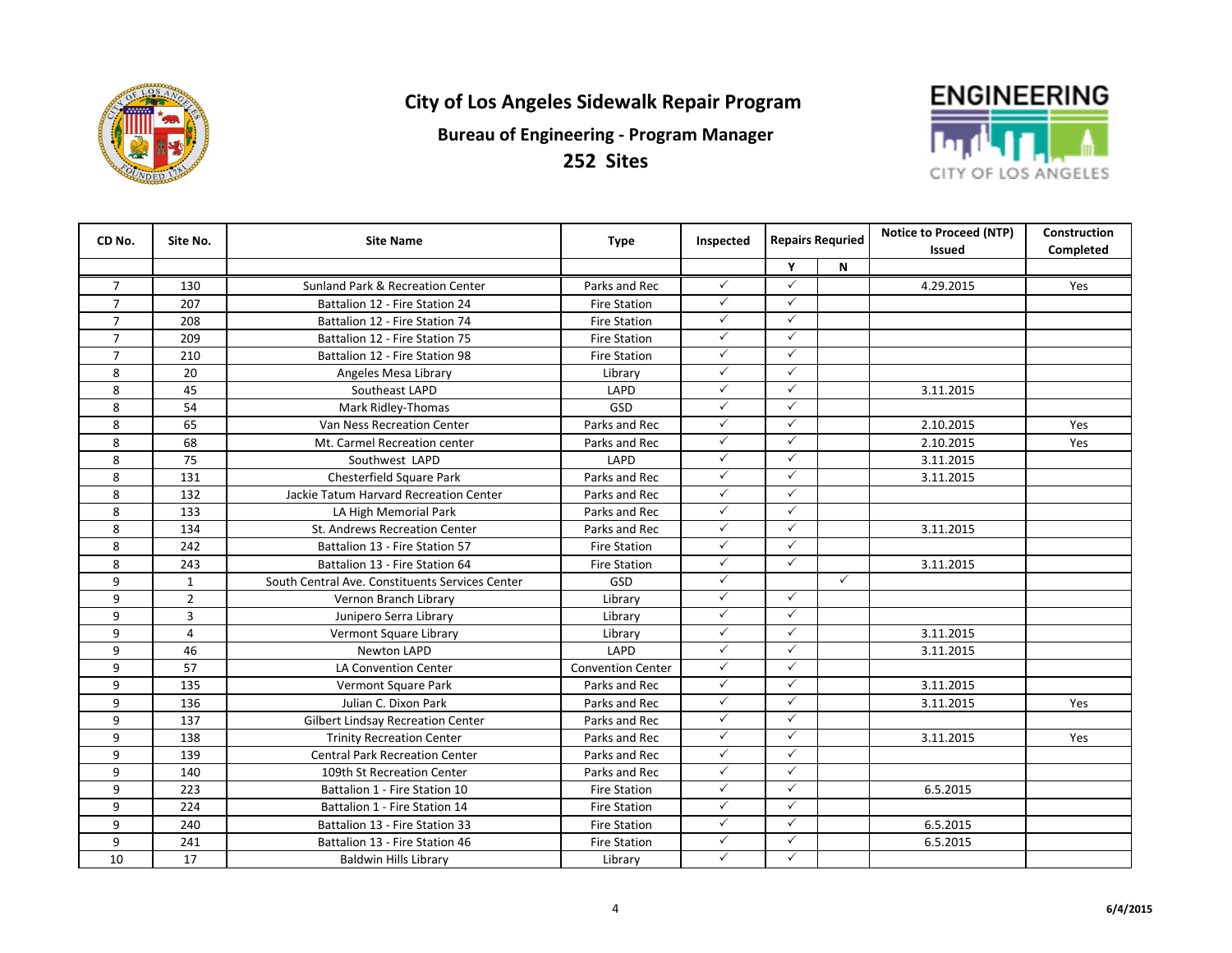

**252 Sites**



| CD No. | Site No.       | <b>Site Name</b>                                 | <b>Type</b>             | Inspected    | <b>Repairs Requried</b> |              | <b>Notice to Proceed (NTP)</b><br><b>Issued</b> | <b>Construction</b><br>Completed |
|--------|----------------|--------------------------------------------------|-------------------------|--------------|-------------------------|--------------|-------------------------------------------------|----------------------------------|
|        |                |                                                  |                         |              | Y                       | N            |                                                 |                                  |
| 10     | 22             | Vision Theater - Cultural Affairs                | <b>Cultural Affairs</b> | $\checkmark$ |                         | $\checkmark$ |                                                 |                                  |
| 10     | 23             | William Grant Still Art Center                   | <b>Cultural Affairs</b> | $\checkmark$ |                         | $\checkmark$ |                                                 |                                  |
| 10     | 43             | Pio Pico / Koreatown Library                     | Library                 | $\checkmark$ | $\checkmark$            |              | 3.11.2015                                       |                                  |
| 10     | 52             | <b>CD10 Constituent Service Center</b>           | GSD                     | $\checkmark$ | $\checkmark$            |              |                                                 |                                  |
| 10     | 70             | Lafayette MPC                                    | Parks and Rec           | $\checkmark$ | $\checkmark$            |              | 2.10.2015                                       | Yes                              |
| 10     | 141            | Benny H. Potter West Adams Avenues Memorial Park | Parks and Rec           | $\checkmark$ | $\checkmark$            |              |                                                 |                                  |
| 10     | 142            | <b>Queen Anne Recreation Center</b>              | Parks and Rec           | $\checkmark$ | $\checkmark$            |              |                                                 |                                  |
| 10     | 143            | <b>Vinevard Recreation Center</b>                | Parks and Rec           | $\checkmark$ | $\checkmark$            |              |                                                 |                                  |
| 10     | 144            | Leimert Plaza Park                               | Parks and Rec           | $\checkmark$ | $\checkmark$            |              |                                                 |                                  |
| 10     | 246            | Battalion 18 - Fire Station 68                   | <b>Fire Station</b>     | $\checkmark$ | $\checkmark$            |              |                                                 |                                  |
| 11     | 6              | West Los Angeles Municipal Building              | Library                 | $\checkmark$ | $\checkmark$            |              | 2.19.2015                                       | Yes                              |
| 11     | $\overline{7}$ | City of Los Angeles Public Works                 | GSD                     | $\checkmark$ |                         | $\checkmark$ |                                                 |                                  |
| 11     | 8              | Palisades Library                                | Library                 | $\checkmark$ | $\checkmark$            |              |                                                 |                                  |
| 11     | 29             | Felicia Mahood MPC - Aging                       | Aging                   | $\checkmark$ | $\checkmark$            |              | 2.19.2015                                       | Yes                              |
| 11     | 71             | <b>ARTX Facility LAPD</b>                        | LAPD                    | $\checkmark$ | $\checkmark$            |              |                                                 |                                  |
| 11     | 72             | Pacific LAPD                                     | LAPD                    | $\checkmark$ | $\checkmark$            |              | 4.13.2015                                       |                                  |
| 11     | 73             | West LA LAPD                                     | LAPD                    | $\checkmark$ | $\checkmark$            |              | 2.19.2015                                       | Yes                              |
| 11     | 145            | Culver-Slauson Park                              | Parks and Rec           | $\checkmark$ | $\checkmark$            |              |                                                 |                                  |
| 11     | 146            | Del Rey Lagoon Park                              | Parks and Rec           | $\checkmark$ | $\checkmark$            |              | 4.13.2015                                       |                                  |
| 11     | 148            | Mar Vista Recreation Center                      | Parks and Rec           | $\checkmark$ | $\checkmark$            |              |                                                 |                                  |
| 11     | 149            | Oakwood Community Center                         | Parks and Rec           | $\checkmark$ | $\checkmark$            |              |                                                 |                                  |
| 11     | 150            | Ohio & Bundy Triangle Park                       | Parks and Rec           | $\checkmark$ | $\checkmark$            |              |                                                 |                                  |
| 11     | 151            | <b>Penmar Recreation Center</b>                  | Parks and Rec           | $\checkmark$ | $\checkmark$            |              |                                                 |                                  |
| 11     | 152            | <b>Stoner Recreation Center</b>                  | Parks and Rec           | $\checkmark$ | $\checkmark$            |              | 4.13.2015                                       |                                  |
| 11     | 153            | <b>Temescal Canyon</b>                           | Parks and Rec           | $\checkmark$ | $\checkmark$            |              |                                                 |                                  |
| 11     | 154            | Venice Recreation Swimming Pool                  | Parks and Rec           | $\checkmark$ | $\checkmark$            |              | 4.13.2015                                       |                                  |
| 11     | 155            | Westchester Municipal Building                   | Parks and Rec           | $\checkmark$ | $\checkmark$            |              |                                                 |                                  |
| 11     | 156            | Westminister Off-Leash Dog Park                  | Parks and Rec           | $\checkmark$ | $\checkmark$            |              | 4.13.2015                                       |                                  |
| 11     | 203            | Battalion 9 - Fire station 59                    | <b>Fire Station</b>     | $\checkmark$ | $\checkmark$            |              |                                                 |                                  |
| 11     | 233            | Battalion 4 - Fire Station 63                    | <b>Fire Station</b>     | $\checkmark$ | $\checkmark$            |              |                                                 |                                  |
| 12     | 11             | Porter Ranch Library                             | Library                 | $\checkmark$ | $\checkmark$            |              |                                                 |                                  |
| 12     | 157            | Castle Peak Park                                 | Parks and Rec           | $\checkmark$ | $\checkmark$            |              |                                                 |                                  |
| 12     | 158            | Chatsworth Park North                            | Parks and Rec           | $\checkmark$ | $\checkmark$            |              |                                                 |                                  |
| 12     | 159            | Mason Park                                       | Parks and Rec           | $\checkmark$ | $\checkmark$            |              | 4.13.2015                                       |                                  |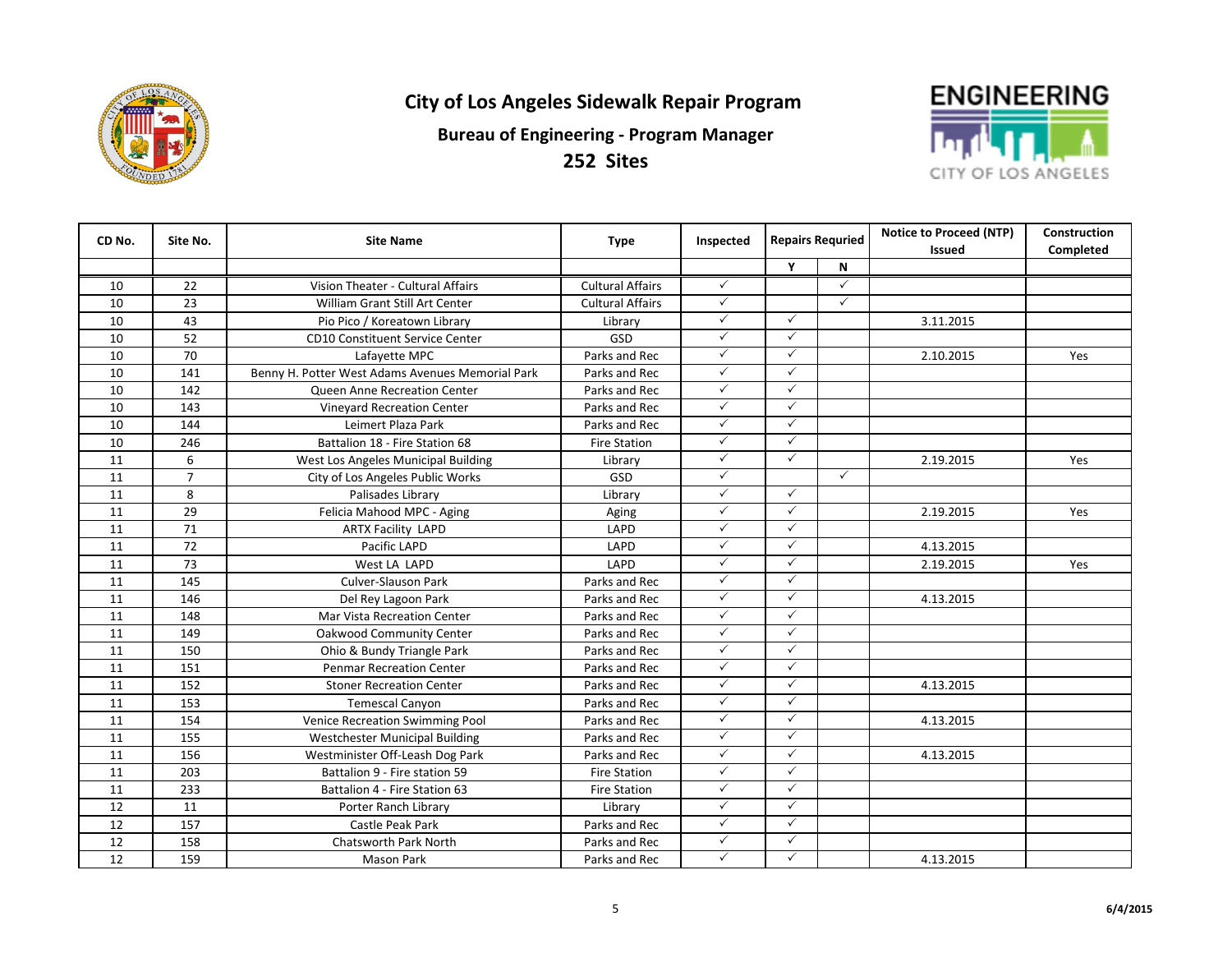



| CD No. | Site No. | <b>Site Name</b>                               | <b>Type</b>         | Inspected    | <b>Repairs Requried</b> |              |               |           |  |  | <b>Notice to Proceed (NTP)</b> | <b>Construction</b> |
|--------|----------|------------------------------------------------|---------------------|--------------|-------------------------|--------------|---------------|-----------|--|--|--------------------------------|---------------------|
|        |          |                                                |                     |              |                         |              | <b>Issued</b> | Completed |  |  |                                |                     |
|        |          |                                                |                     |              | Y                       | N            |               |           |  |  |                                |                     |
| 12     | 160      | Shadow Ranch                                   | Parks and Rec       | $\checkmark$ | ✓                       |              |               |           |  |  |                                |                     |
| 12     | 161      | <b>Taxco Trails Park</b>                       | Parks and Rec       | $\checkmark$ | $\checkmark$            |              | 4.13.2015     |           |  |  |                                |                     |
| 12     | 162      | Robert M Wilkinson Multipurpose Senior Citizen | Parks and Rec       | $\checkmark$ | ✓                       |              | 4.13.2015     |           |  |  |                                |                     |
| 12     | 213      | Battalion 15 - Fire Station 70                 | <b>Fire Station</b> | $\checkmark$ | ✓                       |              |               |           |  |  |                                |                     |
| 12     | 214      | Battalion 15 - Fire Station 103                | <b>Fire Station</b> | $\checkmark$ | $\checkmark$            |              |               |           |  |  |                                |                     |
| 12     | 215      | Battalion 15 - Fire Station 107                | <b>Fire Station</b> | $\checkmark$ | ✓                       |              |               |           |  |  |                                |                     |
| 12     | 220      | Battalion 17 - Fire Staiton 106                | <b>Fire Station</b> | $\checkmark$ | $\checkmark$            |              |               |           |  |  |                                |                     |
| 13     | 39       | <b>Bellevue Recreation Center</b>              | Parks and Rec       | $\checkmark$ | ✓                       |              |               |           |  |  |                                |                     |
| 13     | 40       | Echo Park Lake                                 | Parks and Rec       | $\checkmark$ | ✓                       |              |               |           |  |  |                                |                     |
| 13     | 41       | Chevy Chase Park & Recreation Center           | Parks and Rec       | $\checkmark$ | ✓                       |              |               |           |  |  |                                |                     |
| 13     | 77       | Northeast LAPD                                 | LAPD                | $\checkmark$ |                         | $\checkmark$ |               |           |  |  |                                |                     |
| 13     | 163      | Glenhurst Park                                 | Parks and Rec       | $\checkmark$ | ✓                       |              |               |           |  |  |                                |                     |
| 13     | 164      | <b>Hollywood Recreation Center</b>             | Parks and Rec       | $\checkmark$ | ✓                       |              | 6.5.2015      |           |  |  |                                |                     |
| 13     | 165      | Lake Street Community Center                   | Parks and Rec       | $\checkmark$ | $\checkmark$            |              | 6.5.2015      |           |  |  |                                |                     |
| 13     | 166      | Las Palmas Senior Citizen Center               | Parks and Rec       | $\checkmark$ | ✓                       |              | 4.29.2015     |           |  |  |                                |                     |
| 13     | 167      | Lemon Grove Recreation Center                  | Parks and Rec       | $\checkmark$ | $\checkmark$            |              |               |           |  |  |                                |                     |
| 13     | 168      | <b>Shatto Recreation Center</b>                | Parks and Rec       | $\checkmark$ | $\checkmark$            |              |               |           |  |  |                                |                     |
| 13     | 200      | Battalion 5 - Fire Station 52                  | <b>Fire Station</b> | $\checkmark$ | $\checkmark$            |              |               |           |  |  |                                |                     |
| 13     | 236      | Battalion 11 - Fire Station 6                  | <b>Fire Station</b> | $\checkmark$ | $\checkmark$            |              | 6.5.2015      |           |  |  |                                |                     |
| 13     | 238      | Battalion 11 - Fire Station 20                 | <b>Fire Station</b> | $\checkmark$ | $\checkmark$            |              | 6.5.2015      |           |  |  |                                |                     |
| 14     | 14       | Main City Hall                                 | GSD                 | $\checkmark$ | $\checkmark$            |              |               |           |  |  |                                |                     |
| 14     | 15       | Benjamin Franklin Library                      | Library             | $\checkmark$ | $\checkmark$            |              |               |           |  |  |                                |                     |
| 14     | 19       | R.L. Stevenson Library                         | Library             | $\checkmark$ | $\checkmark$            |              |               |           |  |  |                                |                     |
| 14     | 44       | Little Tokyo Library                           | Library             | $\checkmark$ | $\checkmark$            |              | 3.11.2015     |           |  |  |                                |                     |
| 14     | 47       | International Institute of LA MPC              | Aging               | $\checkmark$ | $\checkmark$            |              | 3.24.2015     | Yes       |  |  |                                |                     |
| 14     | 51       | Boyle Heights Neighborhood City Hall           | GSD                 | $\checkmark$ | ✓                       |              |               |           |  |  |                                |                     |
| 14     | 53       | Eagle Rock Municipal Building                  | GSD                 | $\checkmark$ | $\checkmark$            |              |               |           |  |  |                                |                     |
| 14     | 55       | El Sereno Constituent Service Center           | GSD                 | $\checkmark$ | ✓                       |              |               |           |  |  |                                |                     |
| 14     | 56       | Fig Plaza                                      | Various             | $\checkmark$ | $\checkmark$            |              | 3.24.2015     |           |  |  |                                |                     |
| 14     | 58       | El Pueblo de LA Historical Monument            | El Pueblo           | $\checkmark$ | $\checkmark$            |              |               |           |  |  |                                |                     |
| 14     | 66       | <b>Costello Recreation Center</b>              | Parks and Rec       | $\checkmark$ | $\checkmark$            |              | 2.10.2015     | Yes       |  |  |                                |                     |
| 14     | 67       | <b>El Sereno Recreation Center</b>             | Parks and Rec       | $\checkmark$ | $\checkmark$            |              |               |           |  |  |                                |                     |
| 14     | 173      | El Sereno Senior Center                        | Parks and Rec       | $\checkmark$ | ✓                       |              | 2.10.2015     | Yes       |  |  |                                |                     |
| 14     | 69       | <b>Boyle Heights Sports Center</b>             | Parks and Rec       | $\checkmark$ | $\checkmark$            |              | 2.10.2015     | Yes       |  |  |                                |                     |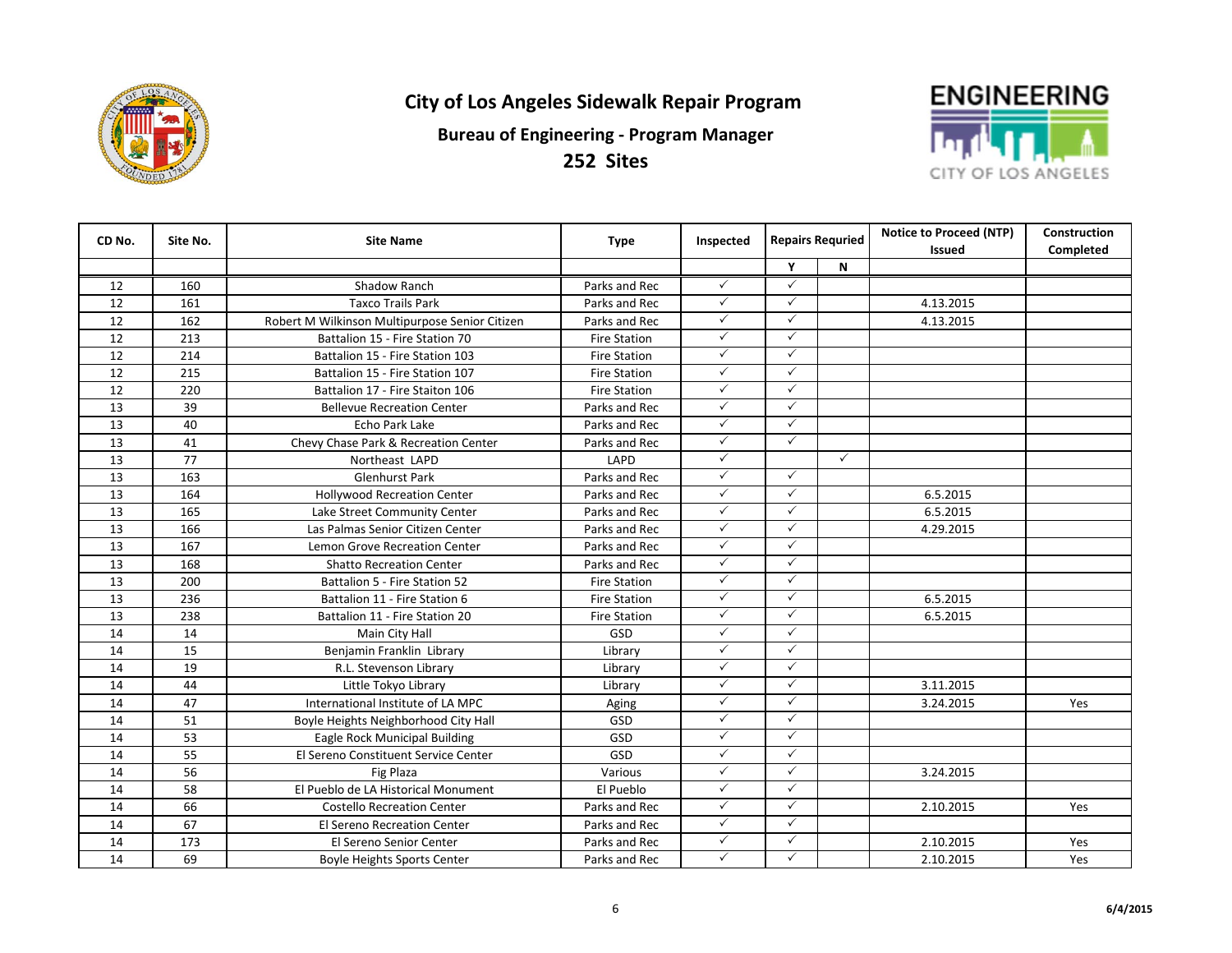



| CD No.          | Site No. | <b>Site Name</b>                   | <b>Type</b>             | Inspected    | <b>Repairs Requried</b> |              |               |           | <b>Notice to Proceed (NTP)</b> | Construction |
|-----------------|----------|------------------------------------|-------------------------|--------------|-------------------------|--------------|---------------|-----------|--------------------------------|--------------|
|                 |          |                                    |                         |              |                         |              | <b>Issued</b> | Completed |                                |              |
|                 |          |                                    |                         |              | Y                       | N            |               |           |                                |              |
| 14              | 76       | Central LAPD                       | LAPD                    | $\checkmark$ | ✓                       |              | 6.5.2015      |           |                                |              |
| 14              | 170      | <b>Budd Wiener Park</b>            | Parks and Rec           | $\checkmark$ | $\checkmark$            |              |               |           |                                |              |
| 14              | 171      | Downey Recreation Center Pool      | Parks and Rec           | $\checkmark$ | ✓                       |              |               |           |                                |              |
| 14              | 172      | Eagle Rock Recreation Center       | Parks and Rec           | $\checkmark$ | ✓                       |              |               |           |                                |              |
| 14              | 174      | <b>Evergreen Recreation Center</b> | Parks and Rec           | $\checkmark$ | $\checkmark$            |              |               |           |                                |              |
| 14              | 175      | Garvanza Park                      | Parks and Rec           | $\checkmark$ | ✓                       |              | 6.5.2015      |           |                                |              |
| 14              | 176      | Guardia Park                       | Parks and Rec           | $\checkmark$ | $\checkmark$            |              |               |           |                                |              |
| 14              | 177      | <b>Hazard Park</b>                 | Parks and Rec           | $\checkmark$ | ✓                       |              | 4.29.2015     |           |                                |              |
| 14              | 178      | Hermon Park Dog Park               | Parks and Rec           | $\checkmark$ | $\checkmark$            |              | 6.5.2015      |           |                                |              |
| 14              | 85       | <b>Hermon Park</b>                 | Parks and Rec           | $\checkmark$ | ✓                       |              | 6.5.2015      |           |                                |              |
| 14              | 179      | Pecan Park                         | Parks and Rec           | $\checkmark$ | ✓                       |              |               |           |                                |              |
| 14              | 180      | Ramon Garcia Recreation Center     | Parks and Rec           | $\checkmark$ | $\checkmark$            |              |               |           |                                |              |
| 14              | 181      | <b>State Street Park</b>           | Parks and Rec           | $\checkmark$ | $\checkmark$            |              |               |           |                                |              |
| 14              | 182      | <b>Wabash Recreation Center</b>    | Parks and Rec           | $\checkmark$ | ✓                       |              |               |           |                                |              |
| 14              | 183      | Yosemite Rec.                      | Parks and Rec           | $\checkmark$ | $\checkmark$            |              |               |           |                                |              |
| 14              | 184      | <b>Yucca Recreation Center</b>     | Parks and Rec           | $\checkmark$ | $\checkmark$            |              |               |           |                                |              |
| 14              | 221      | Battalion 1 - Fire Station 3       | <b>Fire Station</b>     | $\checkmark$ | $\checkmark$            |              | 6.5.2015      |           |                                |              |
| 14              | 222      | Battalion 1 - Fire Station 9       | <b>Fire Station</b>     | $\checkmark$ | $\checkmark$            |              | 6.5.2015      |           |                                |              |
| 14              | 225      | Battalion 1 - Fire Station 17      | <b>Fire Station</b>     | $\checkmark$ | $\checkmark$            |              | 6.5.2015      |           |                                |              |
| 14              | 226      | Battalion 1 - Fire Station 25      | <b>Fire Station</b>     | $\checkmark$ | $\checkmark$            |              |               |           |                                |              |
| 14              | 228      | Battalion 2 - Fire Station 16      | <b>Fire Station</b>     | $\checkmark$ | $\checkmark$            |              | 6.5.2015      |           |                                |              |
| 14              | 229      | Battalion 2 - Fire Station 42      | <b>Fire Station</b>     | $\checkmark$ | $\checkmark$            |              |               |           |                                |              |
| 14              | 231      | Battalion 2 - Fire Station 47      | <b>Fire Station</b>     | $\checkmark$ | $\checkmark$            |              | 6.5.2015      |           |                                |              |
| 14              | 232      | Battalion 2 - Fire Station 55      | <b>Fire Station</b>     | $\checkmark$ | ✓                       |              | 6.5.2015      |           |                                |              |
| 15              | 24       | <b>Watts Tower Complex</b>         | <b>Cultural Affairs</b> | $\checkmark$ | ✓                       |              |               |           |                                |              |
| $\overline{15}$ | 25       | <b>Warner Theater</b>              | <b>Cultural Affairs</b> | $\checkmark$ | ✓                       |              |               |           |                                |              |
| 15              | 26       | San Pedro Municipal Building       | GSD                     | $\checkmark$ | ✓                       |              |               |           |                                |              |
| 15              | 27       | Wilmington Municipal Building      | GSD                     | $\checkmark$ | $\checkmark$            |              |               |           |                                |              |
| 15              | 28       | East Wilmington Green Belt         | Parks and Rec           | $\checkmark$ |                         | $\checkmark$ |               |           |                                |              |
| 15              | 50       | <b>Watts Library</b>               | Library                 | $\checkmark$ | $\checkmark$            |              |               |           |                                |              |
| 15              | 110      | Pacific Region HQ                  | Parks and Rec           | $\checkmark$ | $\checkmark$            |              |               |           |                                |              |
| 15              | 185      | Alma Park                          | Parks and Rec           | $\checkmark$ | $\checkmark$            |              |               |           |                                |              |
| 15              | 186      | <b>Averill Park</b>                | Parks and Rec           | $\checkmark$ | ✓                       |              |               |           |                                |              |
| 15              | 187      | Bendini Canyon                     | Parks and Rec           | $\checkmark$ | $\checkmark$            |              |               |           |                                |              |